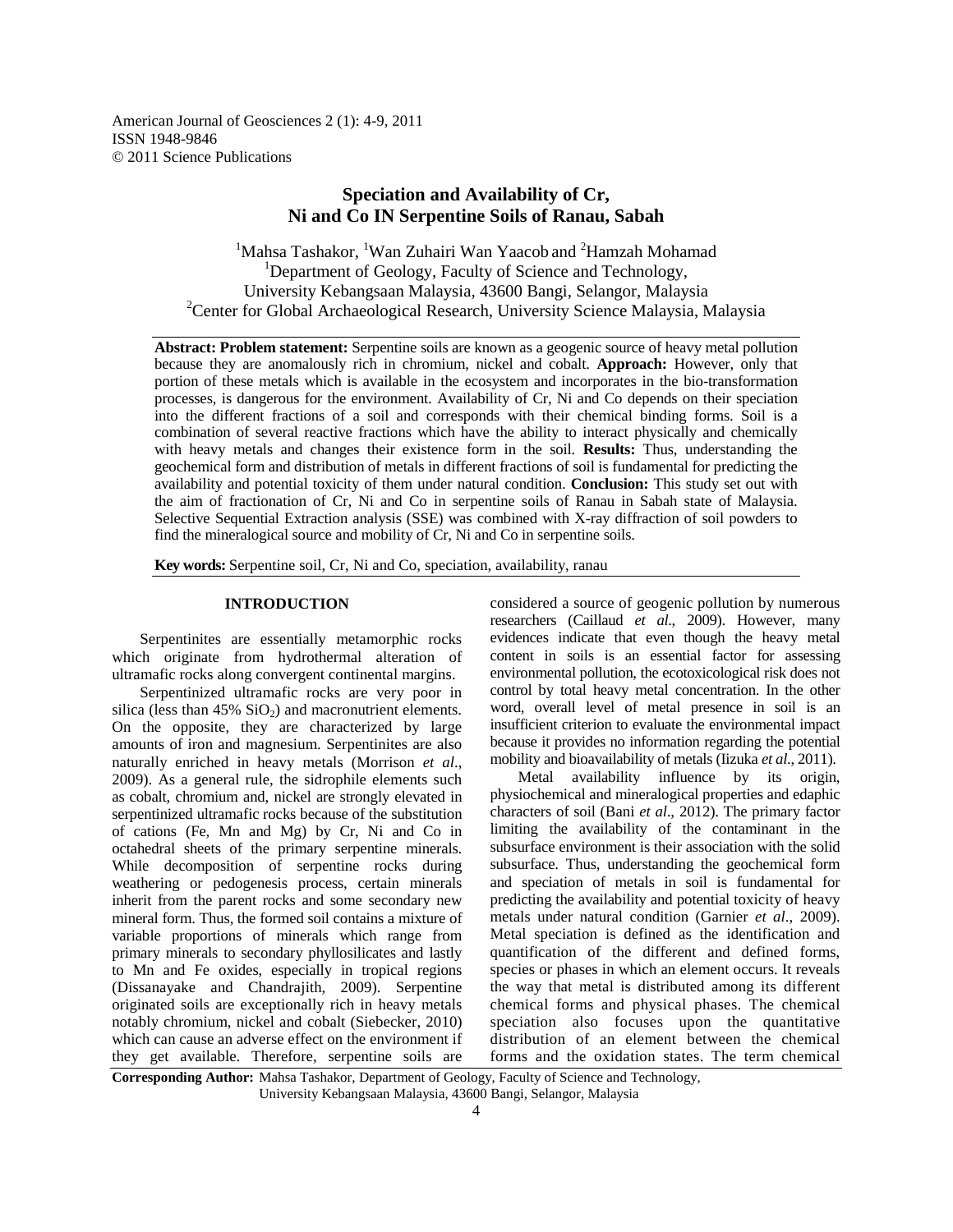fractionation emphasizes the concept of subdividing the total content of a metal and it is frequently used intermittently with chemical speciation. The knowledge of chemical heavy metal speciation in soils is essential to understand their chemical and biological interactions and transport mechanisms.

 Metal cations in the soil are divided into the following recognizable chemical pools; pool A (the water soluble), pool B (the easily exchangeable pool), pool C (completed, adsorbed and exchangeable only by other cations with higher affinities), pool D (Coprecipitated with metal oxides) and pool E (held in the primary minerals). The water soluble, exchangeable and completed pools are believed to be in reversible equilibrium with one another. Pool C is the most significant source for plant uptake of metal cations. The co-precipitated pool D is not able to be the immediate source of bio-available ions because the equilibrium between this pool and the pools A, B and C is established very slowly and over a long period of time. The advantage of the chemical pool concept is the monitoring of the heavy metals availability related to their successive pools. The successive pools represent a decreasing degree of availability that ranging from ions in the soil solution to ions in the soil crystal lattice.

 Thus, based on the affinity of heavy metals to bind among different soil fractions they are classified into five groups: (i) Adsorptive and exchangeable (ii) contained in carbonate phase, (iii) bound to reducible phases (Fe and Mn oxides), (iv) occluded with organic matter and sulfides and (v) residual or lattice metals (Kierczak *et al*., 2008). Chemical Selective Sequential Extraction (SSE) of soil is a one of the most useful technique which frequently employs to determine metal distribution within soil solid fractions. Sequential extraction procedures provide information about the differentiation of the relative binding strength of metals on the solid phase and about their potential reactivity under different physio-chemical environmental conditions. SSE includes progressively using of appropriate reagents to destroy the binding agents between the target metal and the specific soil fraction and release heavy metals selectively from their structural context (Iizuka *et al*., 2011). Regents of each step extraction are chosen depends on their specificity towards particular forms. Successive extraction permits metal species to be detected. It is assumed that metals in water soluble and exchangeable fractions are readily mobilized in the environment whereas the metals in the residual fractions are tightly bound and would not be expected to be available under natural conditions. Among the large variety of proposed extraction schemes for soils and sediments, the sequential extraction method of (Silveira *et al*., 2006) has been

followed in the current study. This method is especially adapted for tropical soils.

#### **MATERIALS AND METHODS**

**Study Area:** The selected study site is Ranau in North West of Sabah Malaysia. It is about 80 miles far from Kota Kinabalu between the latitudes of N5° 57'-N6° 02' and longitudes of  $E116^{\circ}$  40'-E116°45' (Fig. 1). Since decades, special attention is devoted to the Sabah region because it contains several large and extended and numerous smaller bodies of serpentinized ultramafic formations. Ultramafic series of Ranau are broadened in about 16 square miles (Hutchison, 2005), but not all parts are accessible because of the dense forest and rugged nature.

**Sample preparation and analysis:** Soil samples developed on serpentinites were collected from the superficial parts (less than 10 cm thick) after clearing debris and vegetations. Samples were air-dried, pulverized and grinded to pass through a 2 mm plastic sieve to obtain the most desirable soil fraction size.

 The number of 5 soil samples was subjected for mineralogical study and 2 of them were chosen for SSE analysis.

 In order to identify the constituent minerals of the soil, X-Ray Diffraction (XRD) technique was performed using a D8 advance Bruker AXS diffractometer with wave length 1.5406 A° (0.15406 nm), housed at the Faculty of Science AND Technology UKM. X-ray diffractogramms were collected on powder samples within the  $2\theta$  range [5°-60°], with 0.02o/0.1s step. In this case, the ideal specimen is a statistically infinite amount of randomly oriented powder with crystallite size less than  $10 \mu m$ , mounted in a manner in which there is no preferred crystallite orientation.

 The Selective Sequential Extraction analysis (SSE) was accomplished for the purpose of heavy metal speciation in the studied soils. The SSE has been limited to the heavy metals of chromium, nickel and cobalt. Soil specimens were weighted in 1gr portions and were placed in 50 mL centrifuge tubes to be extracted by different reagents in stepwise fashion. Extraction was carried out in duplicate to provide the precision of measurement. The accuracy of extraction was checked by comparing the extracted and the total content of each metal in samples. According to Tessier *et al*. (1979), the experiment is considered acceptable if the difference between the total concentration measured by single analysis and the sum of element amounts extracted by sequential extraction be lower than 20%.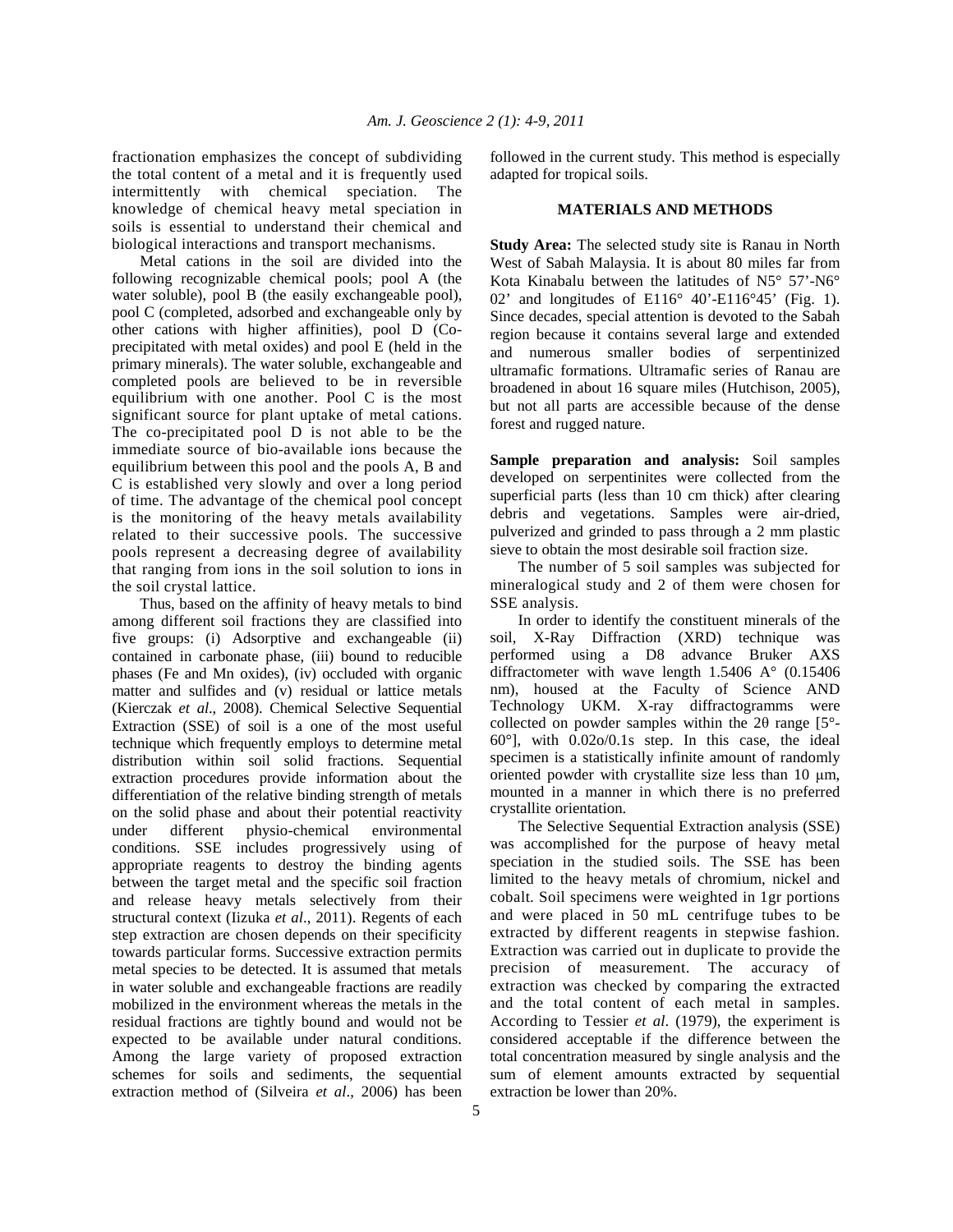

Fig. 1: The map of Sabah state, the location of Ranau area and the sampling stations

The following operationally defined fractions were determined by SSE analysis:

- Fraction 1-Soluble- Exchangeable 15 mL 0.1 M Calcium hydrochloride dehydrate  $(CaCl<sub>2</sub>)$  was applied to each 1gr soil sample. Extraction was accomplished by shaking tubes for 2 h at room temperature
- Fraction 2-Surface adsorbed Each soil was reacted with 30 mL Sodium acetate 1M (NaOAc) adjusted to pH 5.0 with Glacial acetic acid (HOAc). The slurry was shaken for 5 h at room temperature
- Fraction 3-Organic matter the residue from the fraction 2 was treated by 5 mL Sodium hypochlorite (NaOCl) adjusted to pH 8.5 with drops of concentrated HCl. The mixture was heated to 90-95°C in a water bath for 30 min
- Fraction 4-Oxide and Hydroxide This extraction stage is divided into three phases
- Mn-Oxide Following the optimization of fraction 3, 30 mL hydroxyl amine hydrochloride at pH 2.0 (adjusted with HCl) was added to the residual soil. Samples were shaken continuously for 30 min at the room temperature
- Poor crystalline Fe oxide the residue from the previous extraction was mixed with 30 mL 0.2 M Oxalic acid  $+0.2$  M NH<sub>4</sub> Oxalate adjusted to pH 3 with NH<sub>4</sub>OH. The slurry was shaken in a dark room temperature for 2 h.
- Crystalline Fe oxide 40 mL 6 M Hydrochloric acid (HCl) was added to the residue soil and was shaken continuously at the room temperature for 24 h
- Fraction 5-Residual Following optimizing fraction 3, the residue was oven-dried at 105°C, pulverized and mixed 0.1 gr of the residue was treated by a microwave digestion method 3050b

 Between each step of the successive extraction, the supernatant was separated from the solid phases by centrifuging in the speed of  $25\pm2$  rpm. The centrifuge cake then washed with 5 mL of 0.1 M NaCl and centrifuge again. The resulted supernatant was added to the former extracted solution. This step intends to displace the extractant from the previous step, minimize the sample dispersion and reduce the readsorption of the metal (Silveira *et al*., 2006).

 The supernatants then were filtered through 45µm Cellulose Nitrate Membrane filters and sent to the ICP laboratory at the Faculty of Science and Technology UKM, to measure the decanted heavy metals from each stage of extraction.

### **RESULTS**

**Soil mineralogy:** The mineralogical composition of the soils was determined by X-Ray Diffraction (XRD) and semi-quantification has been evaluated from XRD spectra.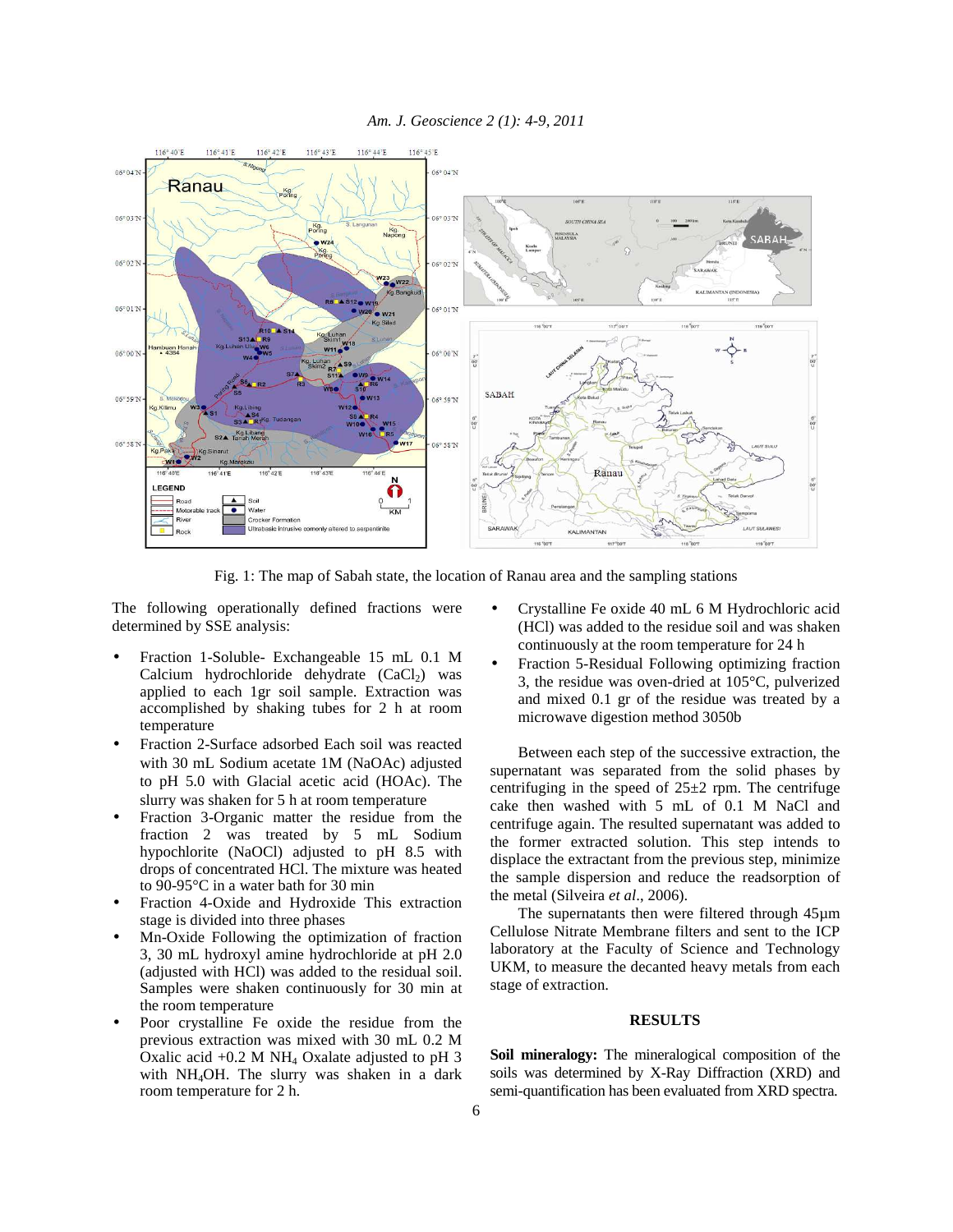



Fig. 2: X-ray diffractogramms from serpentine soils of Ranau area

Table 1: Chromium, nickel and cobalt concentrations ( $\mu g^{-1}$ ) extracted from different steps of selective sequential

| extraction analysis on serpentine soils of Ranau, Sabah. |              |     |      |                |     |     |     |       |
|----------------------------------------------------------|--------------|-----|------|----------------|-----|-----|-----|-------|
| Analytes                                                 | Sample ID F1 |     | F2   | F <sub>3</sub> | F4  | F5  | F6  | F7    |
| Cr                                                       | S1           | 4.1 | 49.0 | 47.0           | 414 | 215 | 611 | 11912 |
|                                                          | S4           | 1.0 | 12.0 | 48.0           | 327 | 54  | 252 | 12599 |
| Ni                                                       | S1           | 1.0 | 0.2  | 0.2            | 82  | 39  | 104 | 1345  |
|                                                          | S4           | 1.5 | 0.7  | 0.7            | 16  | 9   | 41  | 1120  |
| Co                                                       | S1           | 0.3 | 0.3  | 0.9            | 80  | 14  | 9   | 12    |
|                                                          | S4           | 0.5 | 0.2  | 0.2            | 51  | 9   |     | 37    |

F1: Soluble-Exchangeable fraction; F2: Surface adsorbed fraction; F3: Organic matter fraction; F4: Mn-oxide fraction; F5: Poor crystalline Feoxide fraction; F6: Crystalline Fe-oxide fraction; F7: Residual fraction

 The XRD patterns revealed that serpentine soils of Ranau area are mainly made up of oxides and oxyhydroxides of iron notably goethite and maghemite. Furthermore, all soils were dominated by magnetite and chromite with main reflections around 4.85, 4.82 Å. Other mixed spinels are well characterized by reflections around  $2.44$ ,  $2.02$ ,  $1.43$  and  $4.66$  Å. Soils S1 and S4 contain magnesium oxide which its strong line is on crystal surface of (210). Manganese doesn't seem to form an independent mineral and appears mostly as manganese chromium cobalt oxide and in certain spinel compositions. Magnesium chromium iron oxide and iron cobalt chromium oxide show less obvious XRD peaks in the investigated serpentine soils. Nimite reflection peaks were identified inside S1. Trace of aluminum hydroxide (gibbsite) is also seen in certain soils. Non-ultramafic minerals like quartz in topsoil are allochthonous and probably are related to their eolian origin. The XRD patterns of Ranau serpentine soil are shown in Fig. 2.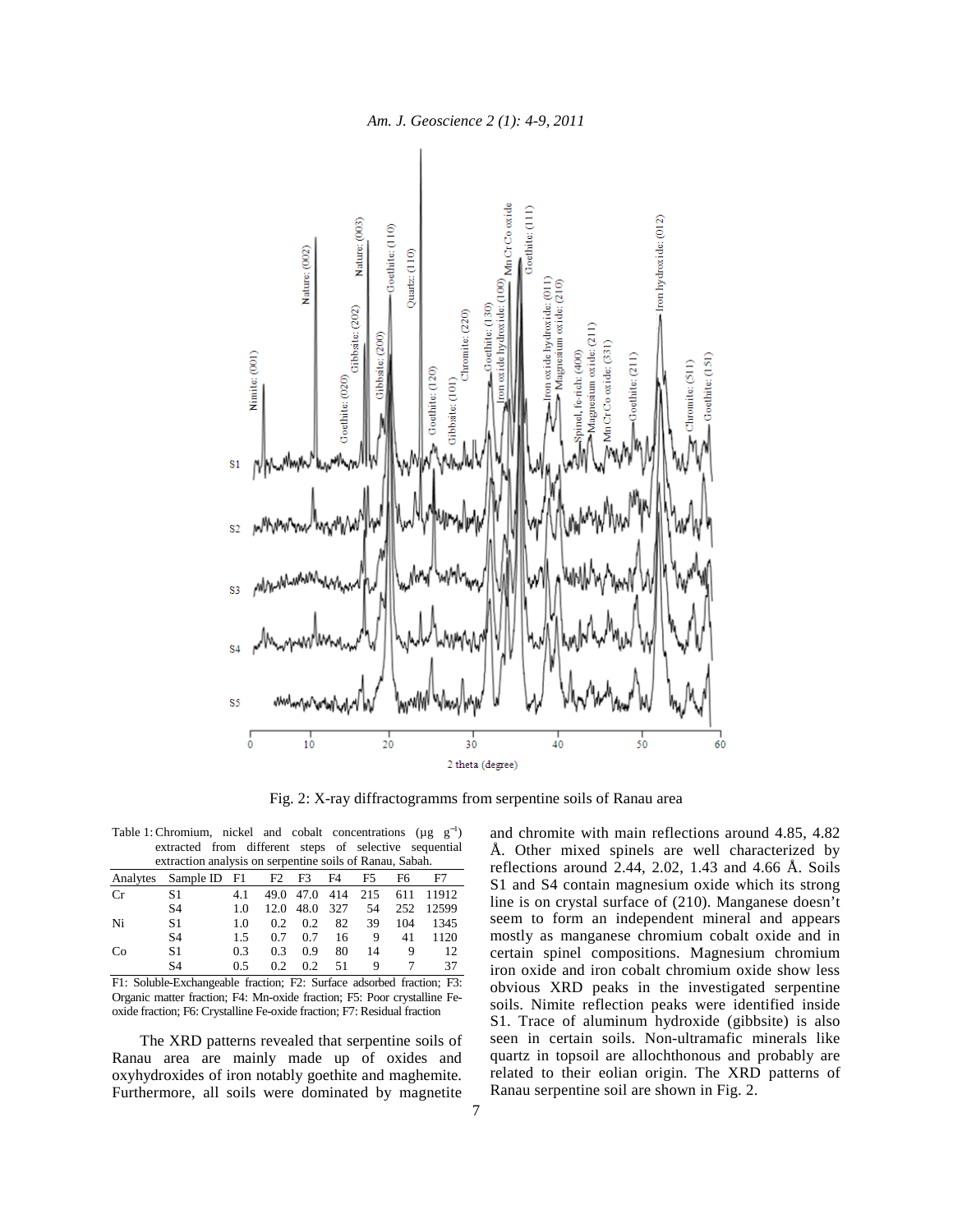Soil extraction: Table 1 shows the experimental data on the extraction of chromium, nickel and cobalt from soil samples of S1 and S4. The most striking result to emerge from the data is that the largest amounts of Cr and Ni is associated with the residual fraction which is as follows for S1 and S4 respectively: Cr 11912, 12599  $\mu$ g g<sup>-1</sup> and Ni 1345, 1120  $\mu$ g g<sup>-1</sup>. These amounts are equal with 85 to 95% of total extracted elements. However, over half of the extracted Co is present in Mn-oxide fraction (80 and 51 µg  $g^{-1}$  for S1 and S4). Residual fractions of S1 and S4 by having 12 and 37 µg  $g^{-1}$  Co are the second preferential phase in which Co is distributed. Aside from Mn-oxide, Fe-oxide which consist of poor crystalline and crystalline subdivisions has trapped more amounts of elements among nonresidual fractions. 611 µg  $g^{-1}$  and 252 µg  $g^{-1}$  Cr, 104 µg  $g^{-1}$  and 41 µg  $g^{-1}$  Ni, 9 µg  $g^{-1}$  and 7 µg  $g^{-1}$  Co of samples S1 and S4, are fixed in crystalline iron-oxide fraction. These values are equal to 2-5%, 3-7% and 7- 8% of total extracted amounts of Cr, Ni and Co respectively. Whereas the poor crystalline iron-oxide fraction carries mainly Co than other cations. As shown in Table 1, the proportion of Co in the poor crystalline iron-oxide fraction is 14  $\mu$ g g<sup>-1</sup> and 9  $\mu$ g g<sup>-1</sup> for S1 and S4. This is equal to 8 and 12 % of total extracted Co.

 The lowest concentrations of Cr, Ni and Co were noted in soluble-exchangeable, surface adsorbed and organic matter fractions so that only less than 1% of cations are occluded to these fractions. Nevertheless, the sum of Coin soluble-exchangeable, surface adsorbed and organic matter fractions (1.1  $\mu$ g g<sup>-1</sup> on average) is bigger than those for Cr and Ni with an overall mean of 0.6 and 0.2  $\mu$ g g<sup>-1</sup> respectively.

## **DISCUSSION**

 Figure 3 depicts the percentage of chromium, nickel and cobalt which are extracted from the studied soils in each stage of analysis. The positive trend is repeated for all three line charts. The residual fraction is the most abundant pool for Cr and Ni. Combining this result with mineralogical data, one can conclude that Cr and Ni are tightly fixed in recalcitrant minerals of the serpentine soils like silicates (serpentine and chlorite) and spinels (Cr-magnetite). These primary minerals are very resistant to weathering in the soil environment and they get dissolve merely during the last step of extraction. Thus, chromium and nickel are almost non extractable and consequently their availability is very low.



F1: Soluble-Exchangeable fraction; F2: Surface adsorbed fraction; F3: Organic matter fraction; F4: Mn-oxide fraction; F5: Poor crystalline Fe-oxide fraction; F6: Crystalline Fe-oxide fraction Residual fraction

# Fig. 3: The line charts of extracted chromium, nickel and cobalt (in percentage) from 7 fractions of two serpentine soil samples

 As well described in the literature review, weathering of serpentine rocks specially under tropical climates begets lateritic soils rich of Oxy-hydroxide of iron, magnesium and manganese. Magnesium leaches readily from topsoils during the first stages of weathering process. Mn-oxide shows a strong affinity with Co (Fig. 3). This may be confirmed by the mineralogical observations indicating spinels as the main Co-carrier minerals. Mn-oxide is a moderately reducible fraction and can liberate Co easy.

 Fe-oxides in serpentine soils of tropical areas are the substantial scavenger of metal cations specially Cr and Ni. They show high ability to absorb poorly